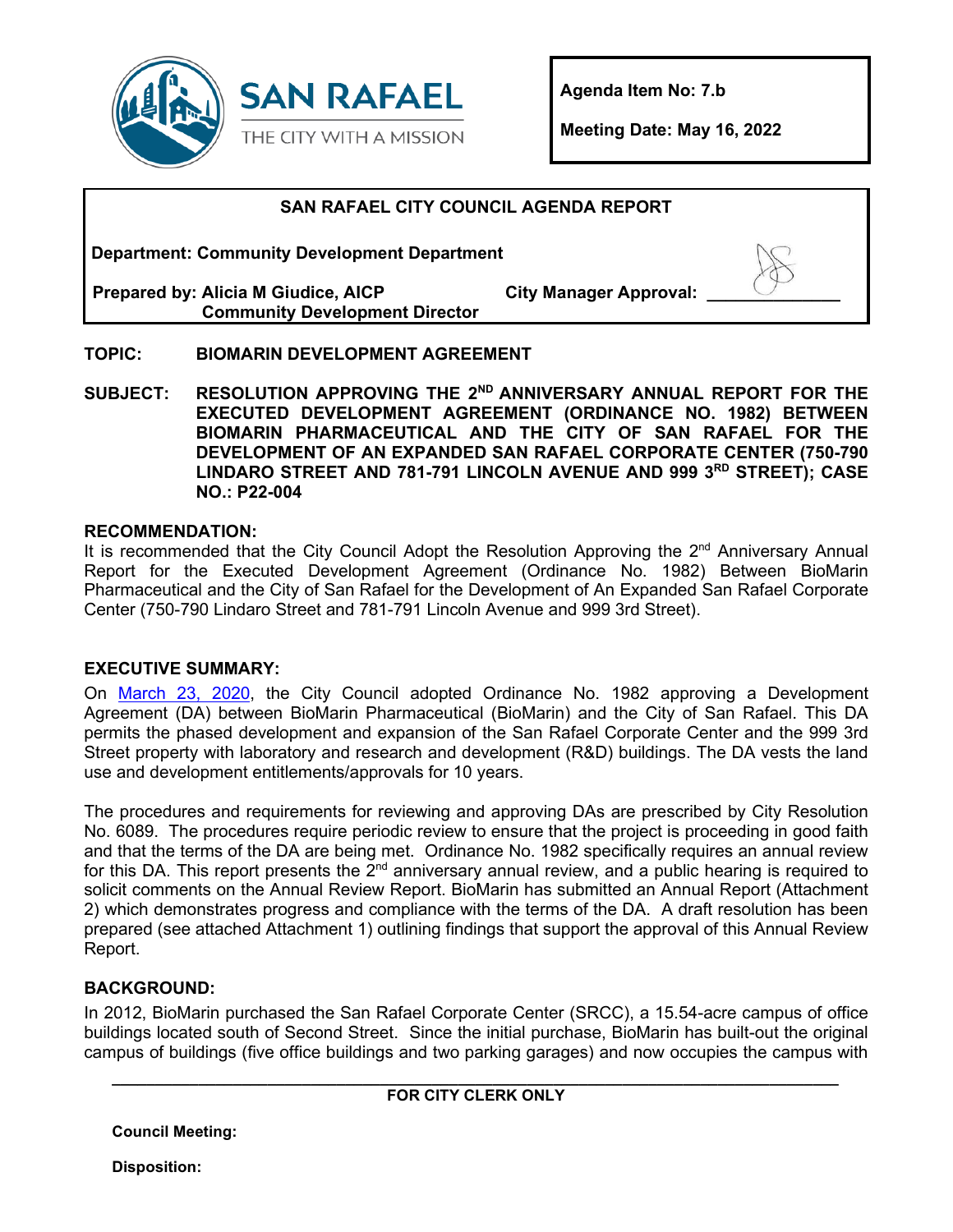# **SAN RAFAEL CITY COUNCIL AGENDA REPORT / Page: 2**

corporate office, R&D, and laboratory uses. In 2015, BioMarin was granted entitlements to expand the SRCC campus to develop a sixth office/lab building on the surface parking lot west of Lindaro Street (755 Lindaro Street), and to expand the existing parking garage located east of Lincoln Avenue. This expansion has not been built.

In 2018, BioMarin purchased the three-acre site at 999 3<sup>rd</sup> Street, formerly owned and occupied by PG&E. This property, which also fronts on Lindaro Street and 2<sup>nd</sup> Street is contiguous to the SRCC. This three-acre site previously underwent a two-phased soils remediation project administered by both PG&E and BioMarin. The fully remediated site is now vacant and paved with asphalt.

# **BioMarin & Vivalon/EDEN Housing Development Approvals**

On March 23, 2020, the City Council approved entitlements to redevelop the 999 3<sup>rd</sup> Street site and append this site to the SRCC for an expanded campus. BioMarin intends to develop the properties over a phased period to maintain its corporate campus and increase laboratory and research and development space. The City Council actions for this approval included the following:

- Certification of a Final Environmental Impact Report (FEIR).
- Expansion of the Planned Development (PD) zoning District adopted for the SRCC to encompass/incorporate the 999 3<sup>rd</sup> St. property. Within the expanded PD District, a General Plan Amendment was granted to allow for a new floor area ratio allowance (development intensity) to govern the expanded SRCC as one project site. The approvals also extended and incorporated the previously approved expansion of the SRCC campus, which, as noted above is the development of an office/lab building at 755 Lindaro Street and expanded parking garage.
- Approval of a Master Use Permit, Environmental and Design Review Permit, and Tentative Parcel Map. The Vesting Parcel Map divides the three-acre, 999 3<sup>rd</sup> Street into two parcels: a large parcel (116,680 square feet), and a small parcel (15,000 square feet) at the northwestern portion of the site.
- Approval of most of the 999 3<sup>rd</sup> Street site (large parcel reference above) for development of the expanded BioMarin campus with 207,000 sq. ft. of laboratory/research and development (R&D) and office space (split about equally between the two uses). This development is contained in two, 72-ft tall, four-story buildings. The ground floor is designed to provide amenities to support the BioMarin campus, which may include lobbies; an auditorium; conference rooms; a small café; and dining space. A useable roof top deck (above the ground floor between the two buildings) is proposed for employee use as noted in the concept drawing package.
- Approval of a senior center and senior housing on northwest portion of the property (15,000 square foot small parcel reference above) was allocated to Vivalon (formerly Whistlestop) and EDEN Housing was approved for development of a six-story building for a new senior center and senior housing (67 low-income rental units). The expanded PD District does not apply to this parcel.
- Approval of a Development Agreement (DA) (adopted on April 6, 2020) to vest the approvals for an extended period of time (10 years). The DA freezes the City's development fees at the current fee schedule rates in exchange for BioMarin providing certain public benefits (discussed below). The DA is applicable to the expanded BioMarin campus development only. Vivalon and EDEN Housing are not party to this DA, so the vesting does not apply to the senior center and senior housing.

A complete and detailed Background and Project Description discussion can be found in the [January](https://storage.googleapis.com/proudcity/sanrafaelca/uploads/2020/02/FinalPCPacket012820.pdf#page=4)  28, 2020 [Planning Commission staff report](https://storage.googleapis.com/proudcity/sanrafaelca/uploads/2020/02/FinalPCPacket012820.pdf#page=4) and the [March 23, 2020 City Council staff report.](https://www.cityofsanrafael.org/meetings/city-council-successor-agency-2020-03-23/) The Planning Commission and City Council meetings can also be viewed on the Meeting Agendas & Videos page, online at: [http://www.cityofsanrafael.org/meetings.](http://www.cityofsanrafael.org/meetings/) Referenced application material exhibits are also included within FEIR attachments, also online at: [https://www.cityofsanrafael.org/999-3rd.](https://www.cityofsanrafael.org/999-3rd)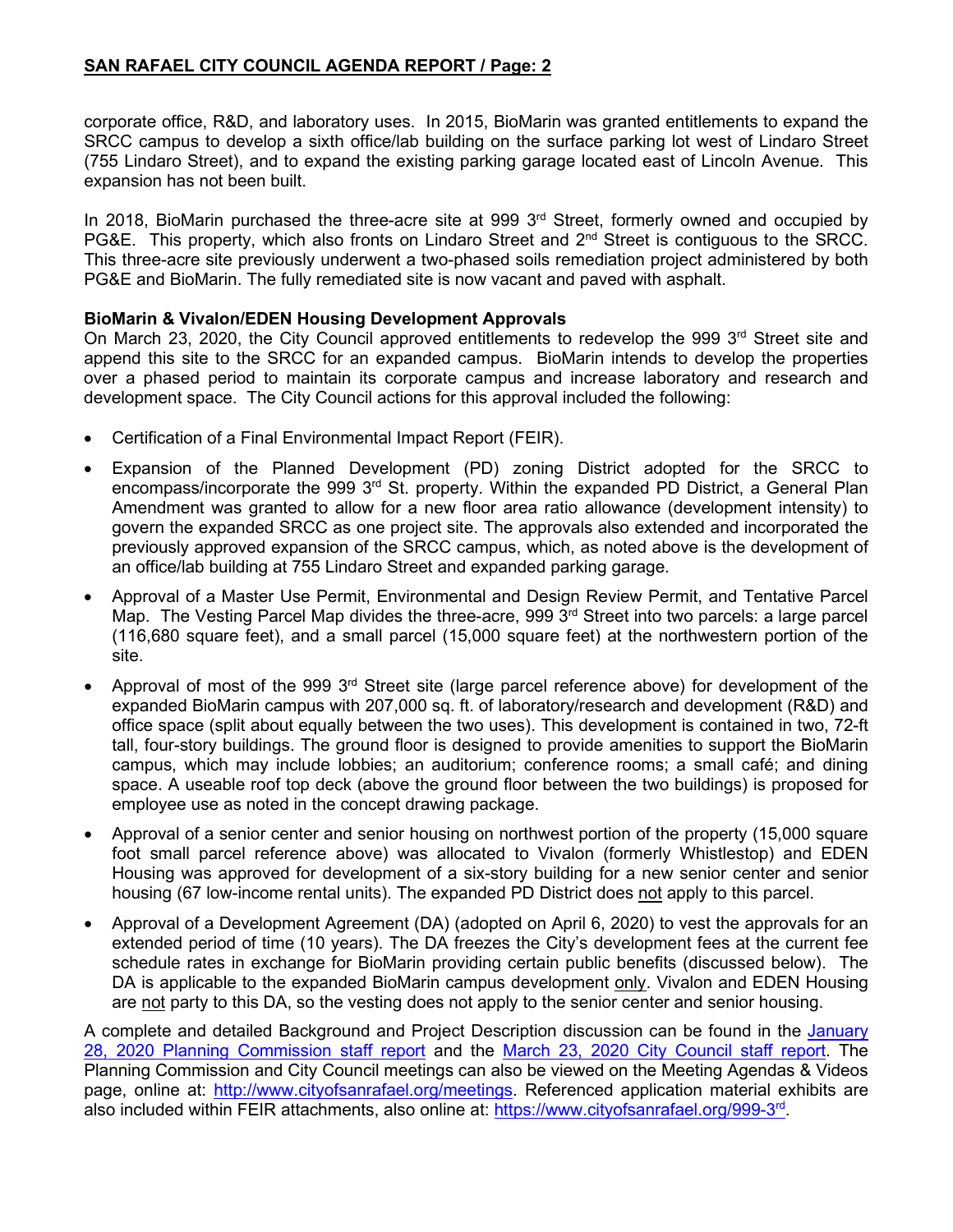### **Terms of the Development Agreement**

The DA afforded the City and the developer (BioMarin) the opportunity to negotiate terms and conditions, as well as public benefits, in exchange for the 10-year vesting of the project approvals. The executed DA, which can be accessed [here](https://storage.googleapis.com/proudcity/sanrafaelca/uploads/2020/09/BioMarin-DevelopmentAgmt-Signed.pdf) includes the following list of the public benefits, as well as other obligations and requirements:

- 1. Northwestern Portion Donation. BioMarin is required to donate the 15,000 square foot northwestern parcel on the 999 3<sup>rd</sup> Street site to Vivalon (formerly Whistlestop). The donation is part of a land exchange; based on the final appraisals of the two properties exchanged and the delta in value reflected in those appraisals, BioMarin's donation to Vivalon is One Million Three Hundred and Thirty Thousand Dollars (\$1,330,000).
- 2. Remediation. For the benefit of development of a healthy aging campus and affordable senior housing, BioMarin is required to complete the second phase of the soil remediation for the 999 3rd Street Property by performing an investigation and cleanup under the State Department of Toxic Substance Control (DTSC) Voluntary Cleanup Program. BioMarin is responsible to fund this remediation (\$2,000,000). The total remediation costs for the entire three-acre site are over \$16,000,000.
- 3. Retail Space. BioMarin agreed to provide 3,500 square feet of retail space on a portion of the 999 3<sup>rd</sup> Street property (the actual layout and location of such space to be determined by BioMarin). The retail space is required to be open to the public during BioMarin's business hours (from 9 a.m. to 5:00 p.m.).
- 4. Public Plaza. BioMarin agreed to provide an approximately 6,000 square feet of landscaped plaza "Front Porch" located at the corner of 3<sup>rd</sup> Street and Lindaro Street (the actual layout of such plaza to be determined by BioMarin). This plaza is required to be open to the public from dawn to dusk.
- 5. Striping for Bike Lane. BioMarin is required to add striping for Class II Bike lane on Lindaro Street from 3<sup>rd</sup> Street to Andersen Drive or up to one mile of an equivalent section of roadway in San Rafael that is determined by the City to meet the City's Bicycle & Pedestrian Master Plan.
- 6. Restriping for Pedestrian Safety. BioMarin is required to improve pedestrian safety with restriping at the corner of Lindaro Street and 3rd Street.
- 7. Contribution for Traffic Light Synchronization. BioMarin is required to contribute \$500,000 to the City towards the synchronization of traffic lights along the  $2<sup>nd</sup>$  and  $3<sup>rd</sup>$  Street corridors to improve traffic flow or for other traffic/circulation/parking improvement measures as reasonably determined by the City. This obligation may be payable in full at the first anniversary of the Effective Date, or \$125,000 each year for four (4) years (commencing on the first anniversary of the Effective Date), at the option and sole discretion of BioMarin.
- 8. Contribution for Shuttle Service. BioMarin is required to contribute \$400,000 to the City for purposes of implementing a first mile/last mile shuttle service or for other traffic/circulation/parking improvement measures as reasonably determined by the City. This obligation shall be payable in increments of \$100,000 each year for four (4) years (commencing on the first anniversary of the Effective Date).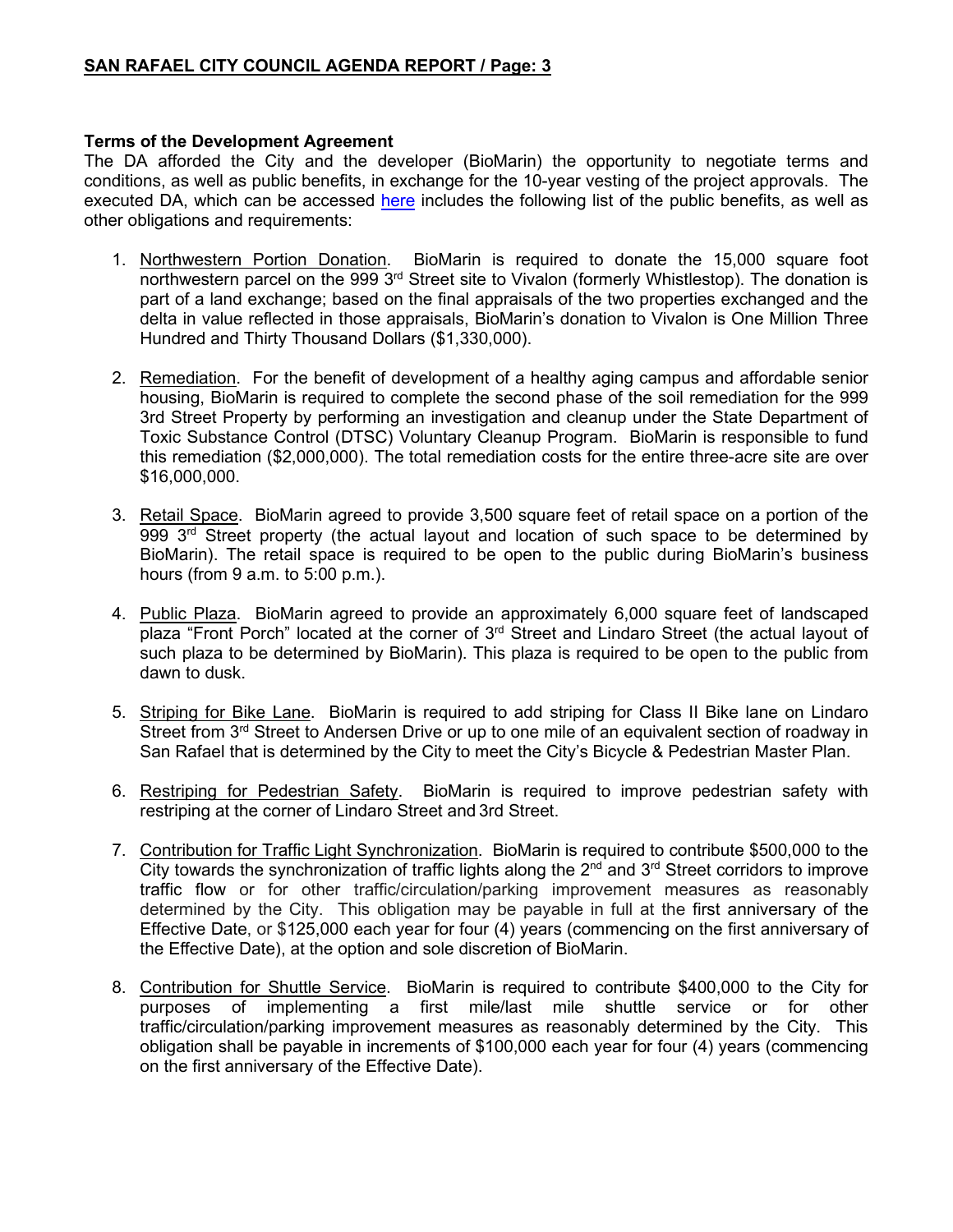# **SAN RAFAEL CITY COUNCIL AGENDA REPORT / Page: 4**

- 9. City's Use for Public Parking and Ancillary Uses. Upon the effective date of the DA and until BioMarin submits any construction related permit (grading, building, etc.) for either Building A or B, BioMarin is required to allow the City to utilize up to 70% of the surface area of the 999  $3<sup>rd</sup>$ Street property (the exact layout to be reasonably negotiated and agreed to by the parties so as to maximize the utility of the portion to be used by the City and the remaining portion) for public parking and ancillary uses (such as food truck market, etc.) until such time as commencement of construction activities for either building on this property.
- 10. Donation of Lease to Vivalon. Upon BioMarin's acquisition of the Vivalon property at 648 Lindaro Avenue (land exchanged referenced above), BioMarin is required to donate to Vivalon a leaseback of 930 Tamalpais Avenue for three (3) years.

Additional Obligations. BioMarin agreed to the following additional obligations if certain timing milestones in the DA are not met:

- If construction on the 999 3<sup>rd</sup> Street property has not commenced by the sixth (6<sup>th</sup>) anniversary of the effective date of this DA, then BioMarin is required to construct the Class II Bike lane along Lindaro Street from  $3<sup>rd</sup>$  Street to Andersen Drive (Item #5 Above) and required improvements to the 2<sup>nd</sup> Street and Lindaro Street intersection: and
- If construction of the second building at the 999  $3<sup>rd</sup>$  Street property has not commenced by the eighth  $(8<sup>th</sup>)$  anniversary of the effective date of the DA, then the vesting of the entitlements for the SRCC expansion (approved office/lab building at 755 Lindaro Street) shall expire.

Continuing Obligations Relating to the Original SRCC Development Agreement. The 1998 DA executed for the SRCC campus (initially executed between Fair Isaac and the City of San Rafael) included the following ongoing obligations (in perpetuity), which were carried over into the current DA between the City and BioMarin:

- 1. Public Parking on Nights and Weekends. The Project shall continue to make available to the public parking on the western SRCC surface parking lot and garage (west of Lindaro Street) during evening and weekend hours.
- 2. Park Area. The Project shall continue to provide the publicly accessible park located along the south side of the SRCC campus (south of and between Building A at 750 Lindaro Street and Building B at 781 Lincoln Avenue). This park area shall open to the public from dawn to dusk. The public's use of the park area shall be subject the Reservation Rules and Policies on file with the City.
- 3. Conference Facility. The Project will continue to offer an after-business-hours publicly accessible, interior conference facility consisting of 2,500 square feet. At the sole option of BioMarin, this facility may be relocated from the current location on the SRCC property to a location within the 999  $3<sup>rd</sup>$  Street property that provides substantially equivalent amenities and space, as determined upon the completion of the retail and plaza portions of the R&D Development Property. The public's use of the Conference Facility shall be subject to the scheduling, fee, priority use and rules, regulations and guidelines provisions set forth in the Reservation Rules and Policies on file with the City.

Annual Reporting. Upon the City's request, BioMarin is required to report to the City, no more frequently than once per calendar year, on the status of its development plans related to the DA.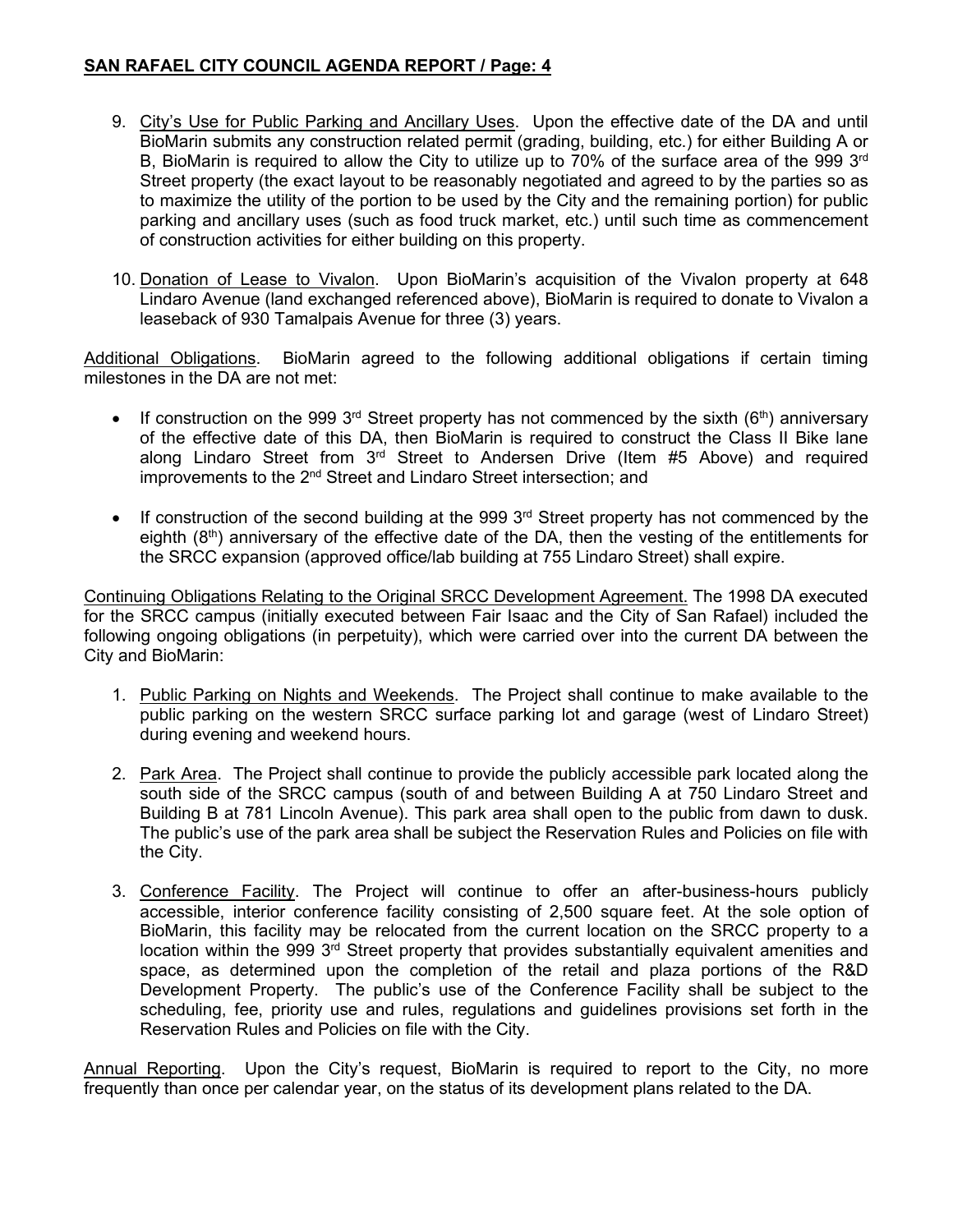# **ANALYSIS:**

#### **Annual Report on Development Agreement**

Per City Resolution No. 6089, periodic review is required to ensure that the project is proceeding in good faith and that the terms of the DA are being met. Per the terms of the DA, BioMarin has submitted an Annual Report (Attachment 2), which represents the 2<sup>nd</sup> year anniversary status of the project. While the Annual Report states that there are no updates on the start of the project construction, it reports on the status of the DA terms and obligations. The following is the status of the key terms and obligations (listed above) that are pertinent to this 2<sup>nd</sup> year anniversary annual review:

- $\triangleright$  Northwestern Portion Donation (Item #1). BioMarin and Vivalon (previously Whistlestop) negotiated and executed a Charitable Contribution and Exchange Agreement on September 14, 2020 to effectuate BioMarin's donation of the northwest portion of the property for the benefit of development of a healthy aging campus and affordable senior housing. Parcel separation and transfer to Vivalon was completed on January 21, 2022. Based on the final appraisals of the two properties exchanged and the difference in value reflected in those appraisals, BioMarin's donation to Vivalon is One Million Three Hundred and Thirty Thousand Dollars (\$1,330,000).
- $\triangleright$  Remediation (Item #2). BioMarin has completed the remediation of the western portion of the 999 3<sup>rd</sup> Street property. Final site certification for the completed remediation (for the entire three-acre site) was provided by DTSC on March 24, 2021.
- $\triangleright$  Contribution for Traffic Light Synchronization (Item #7). BioMarin submitted a check in the amount of \$125,000 to the City of San Rafael in March 2022 as contribution towards the synchronization of traffic lights along the 2nd and 3rd Street corridors to improve traffic flow or for other traffic/circulation/parking improvement measures as reasonably determined by the City. This is the second of 4 annual payments for a total of \$500,000.
- $\triangleright$  Contribution to Shuttle Service (Item #8). BioMarin submitted a check in the amount of \$100,000 to the City of San Rafael in March 2022. This contribution is to support the City of San Rafael implementing a first mile/last mile shuttle service or for other traffic/circulation/parking improvement measures as reasonably determined by the City. This is the second of 4 annual payments for a total of \$400,000.
- City's Use for Public Parking and Ancillary Uses (Item #9). BioMarin negotiated a license agreement with the City San Rafael for temporary public parking and ancillary uses and the agreement was fully executed on February 2, 2022.
- $\triangleright$  Striping for Bike Lane. Developer is required to add striping for Class II Bike lane on Lindaro Street from 3rd Street to Anderson Drive or up to one mile of an equivalent section of roadway in San Rafael that is determined by the City to meet the City's Bicycle & Pedestrian Plan. This obligation will commence upon issuance of the certificate of occupancy for either building A or B.

BioMarin has demonstrated good faith in meeting the terms and obligations of the DA. As required by Resolution No. 6089, a resolution has been prepared (Attachment 1) for City Council adoption, which confirms compliance with the terms and obligations of the DA for this  $2<sup>nd</sup>$  anniversary annual review.

# **Status of Vivalon/EDEN Housing Senior Center and Senior Housing**

As discussed above, the Vivalon/EDEN Housing Senior Center and Senior Housing project was entitled concurrent with the BioMarin project approvals. However, Vivalon/EDEN Housing is not party to the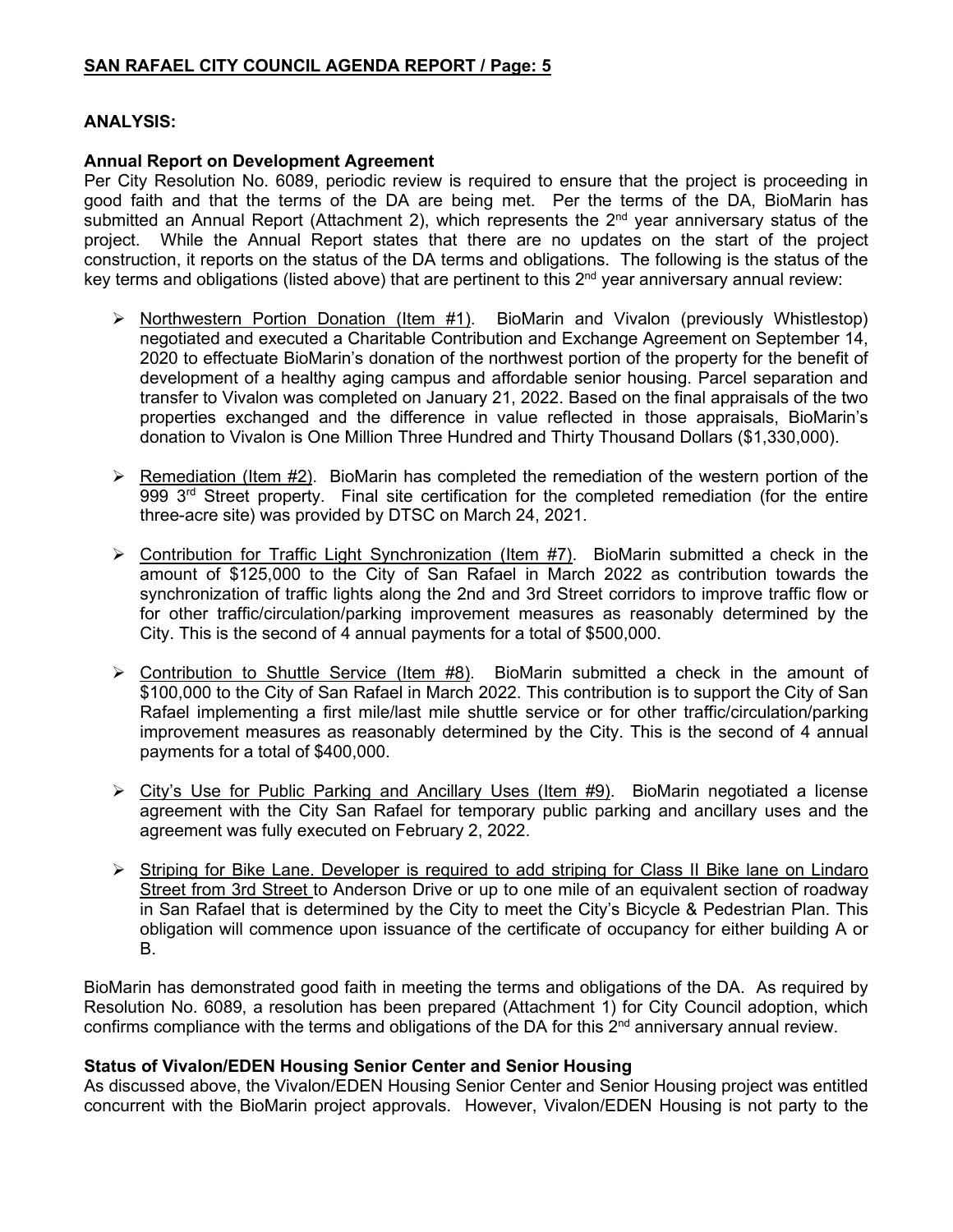# **SAN RAFAEL CITY COUNCIL AGENDA REPORT / Page: 6**

DA. This project has progressed through the City building permit process. Building permits have been issued and construction will commence this summer.

#### **Environmental Review**

As discussed above, the BioMarin and Vivalon/EDEN Housing development projects were subject to environmental review and a Final Environmental Impact Report was prepared and certified. As required by State law (California Environmental Quality Act), action on the annual review of the Development Agreement must be reviewed to determine if it is subject to environmental review. As the Annual Review is an informational report, it will have no physical impact on the environment, and is therefore exempt from environmental review per CEQA Guidelines under 14 CRR Section 15061(b).

#### **FISCAL IMPACT:**

This project is a private development and does not have a negative impact on the City budget given that the planning review and processing of these applications are subject to 100% cost recovery fees, paid for by the applicant.

As discussed above, the DA for the project will be subject to the City's development fees but the required fees and fee amounts are locked-in at the time the DA is executed. In exchange for the vesting of the fees, the DA obligates BioMarin to other financial contributions to the City which are discussed above.

#### **OPTIONS:**

The City Council has the following options to consider on this matter:

- 1. Adopt Resolution to approve the Annual Report as recommended by staff;
- 2. Adopt Resolution with modifications; or
- 3. Continue the public hearing and require additional information, study, or analysis.

# **ATTACHMENTS:**

- 1. Draft City Council resolution approving the Annual Review Report for the approved Development Agreement with BioMarin
- 2. BioMarin Annual Report, April 4, 2022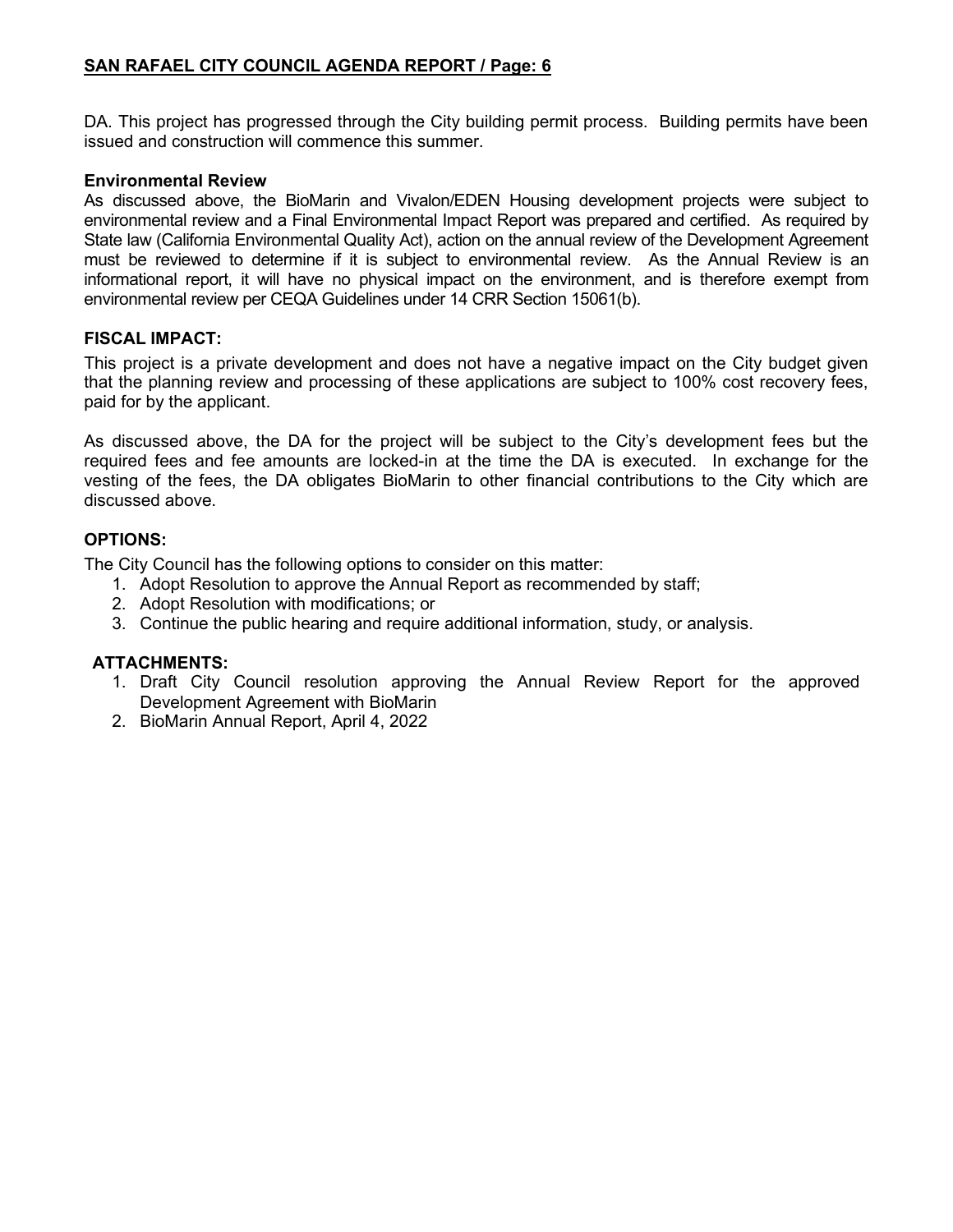#### **RESOLUTION NO.**

**RESOLUTION OF THE SAN RAFAEL CITY COUNCIL APPROVING THE SECOND ANNIVERSARY ANNUAL REPORT FOR THE EXCUTED DEVELOPMENT AGREEMENT (ORDINANCE NO. 1982) BETWEEN BIOMARIN PHARMACEUTICAL AND THE CITY OF SAN RAFAEL FOR THE DEVELOPMENT OF AN EXPANDED SAN RAFAEL CORPORATE CENTER (750-790 LINDARO STREET AND 781-791 LINCOLN AVENUE AND 999 3RD STREET); CASE NO. P22-004 (APN'S: 011-265-01, 013-012-38 AND -39 AND 013-021-50, - 51, -52 -53, -54, -55)**

**WHEREAS**, on October 10, 2018, BioMarin Pharmaceutical (BioMarin), in conjunction with Vivalon (formerly Whistlestop)/EDEN Housing, submitted planning applications to the City of San Rafael Community Development Department for the development of the three-acre parcel located at 999 3<sup>rd</sup> Street (former PG &E property). The planning applications included: a) a General Plan Amendment (GPA18-001) and Zoning Text Amendment (ZO18-003); b) an amendment to the Planned Development (PD) District Amendment (ZC18-002); c) a Master Use Permit (UP18-034); d) an Environmental and Design Review Permit (ED18-087); e) a Development Agreement (DA19-001); f) a Small Subdivision/Tentative Parcel Map (S18-001); and g) and a Sign Program Amendment (SP18-006). These applications presented the development of two projects: BioMarin's proposal to build two, 72-foot tall, four-story laboratory/research and development buildings, totaling 207,000 sq. ft. on a 115,680 square foot portion of this site; and the Vivalon/EDEN Housing proposal to build a 67-unit, 70-foot tall, six-story senior center and affordable senior housing building on a 15,000 square foot portion of this; and

**WHEREAS**, the BioMarin applications included a request to incorporate its laboratory/research and development portion of the project into the existing, contiguous 15.5 acre San Rafael Corporate Center (SRCC) campus located south of 2<sup>nd</sup> Street. The application for the PD District amendment Z18-002 (referenced above) proposed to extend this District to include this 115,680 square foot portion of the 999  $3<sup>rd</sup>$  Street site. The expanded SRCC campus would total 18 acres; and

**WHEREAS**, the Development Agreement DA19-001 application filed by BioMarin requested a 10-year time frame for buildout of the expanded campus approvals, which would freeze the development application and impact fees for this 10-year period. In exchange for this vested time period, BioMarin offered the City a series of public benefits as consideration for the Development Agreement. Vivalon/EDEN Housing was not party to this Development Agreement request; and

**WHEREAS**, a Development Agreement was drafted to incorporate the proposed terms and obligations for both parties. Further, it was processed in accordance with the requirements set forth in City Council Resolution No. 6089, which establishes the City's rules and regulations for the consideration of Development Agreements; and

**WHEREAS**, on March 23, 2020, through the adoption of ordinances and resolutions, the San Rafael City Council certified a Final Environmental Impact Report (FEIR) and approved the collective planning applications. This action included the approval of a Development Agreement through adoption of Ordinance No. 1982; and

**WHEREAS**, on April 13, 2020 the Development Agreement was executed; and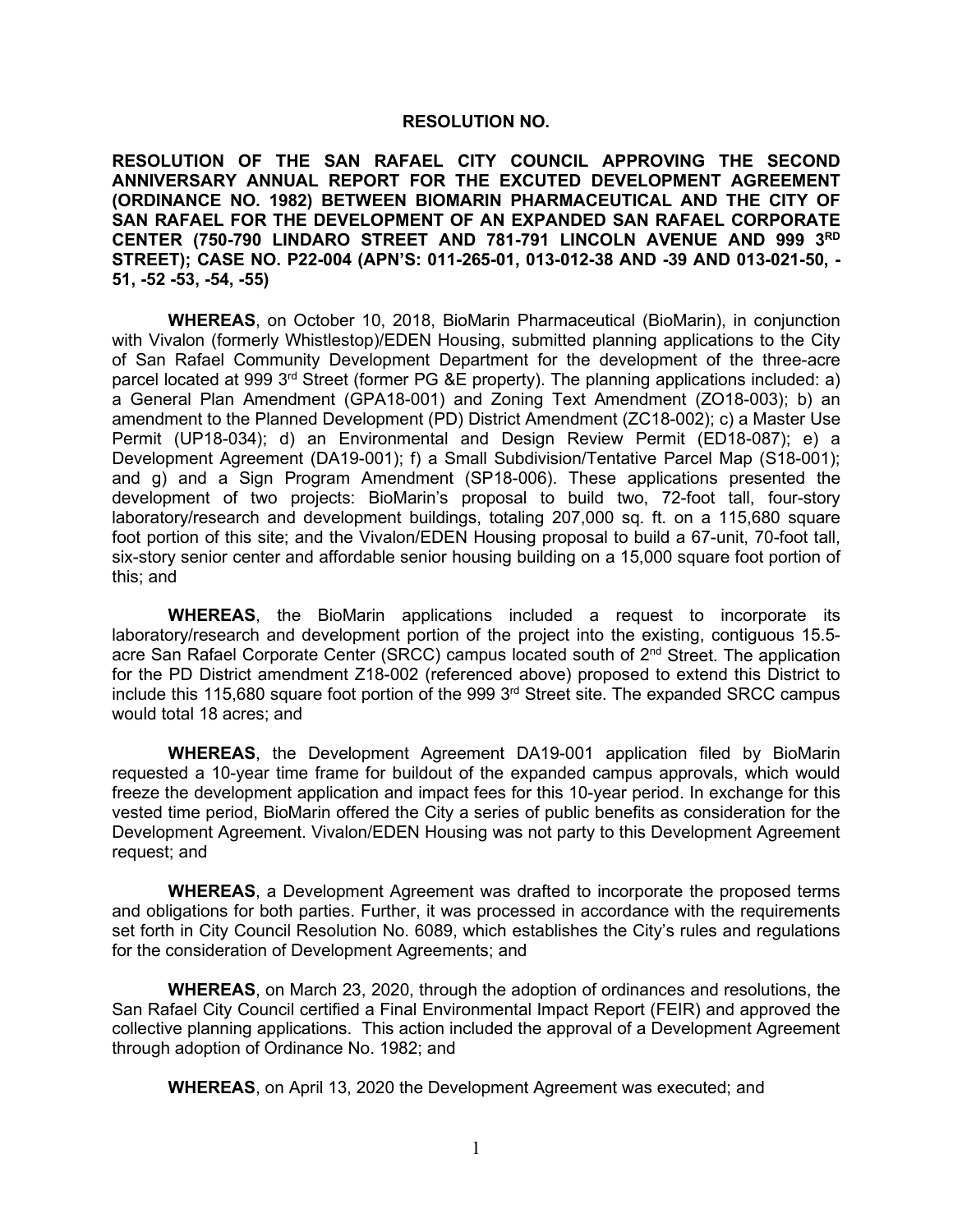**WHEREAS**, the procedures and requirements for reviewing and approving Development Agreements are prescribed by City Council Resolution No. 6089. As the Development Agreement vests entitlement approvals for up to 10 years, the procedures require periodic review to ensure that the project is proceeding in good faith and that the terms of the Development Agreement are being met. Ordinance No.;1982 specifically requires an annual review of this Development Agreement through the 10-year term; and

**WHEREAS,** in May 2021, the City Council received and accepted its first anniversary annual review and determined that BioMarin had complied in good faith with the terms and the conditions of the Development Agreement during the first anniversary period; and

**WHEREAS,** on April 4, 2022, BioMarin submitted the second anniversary Annual Report, which provides information on the status of the project and compliance with the terms and obligations of the Development Agreement; and

**WHEREAS**, pursuant to Resolution No. 6089, on May 16, 2022, the City Council held a duly noticed public hearing to review the Development Agreement Annual Review Report prepared by the Community Development Department and considered all oral and written public testimony; and

**WHEREAS,** the custodian of documents which constitute the record of proceedings upon which this decision is based, is the Community Development Department; and

**WHEREAS,** pursuant to Resolution No. 6089, the City Council finds and determines based on substantial evidence presented in the Annual Review Report that the BioMarin, developer has complied in good faith with the terms and the conditions of the Development Agreement during this 2nd anniversary period of review;

**NOW, THEREFORE BE IT RESOLVED,** that the City Council of the City of San Rafael does hereby approve the BioMarin Development Agreement Annual Review Report dated April 4, 2022.

I, LINDSAY LARA, the Clerk of the City of San Rafael hereby certify that the foregoing resolution was duly and regularly introduced and adopted at a regular meeting of the City Council of said City held on Monday, the  $16<sup>th</sup>$  day of May 2022, by the following vote to wit:

AYES: Councilmembers:

NOES: Councilmembers:

ABSENT: Councilmembers:

LINDSAY LARA, City Clerk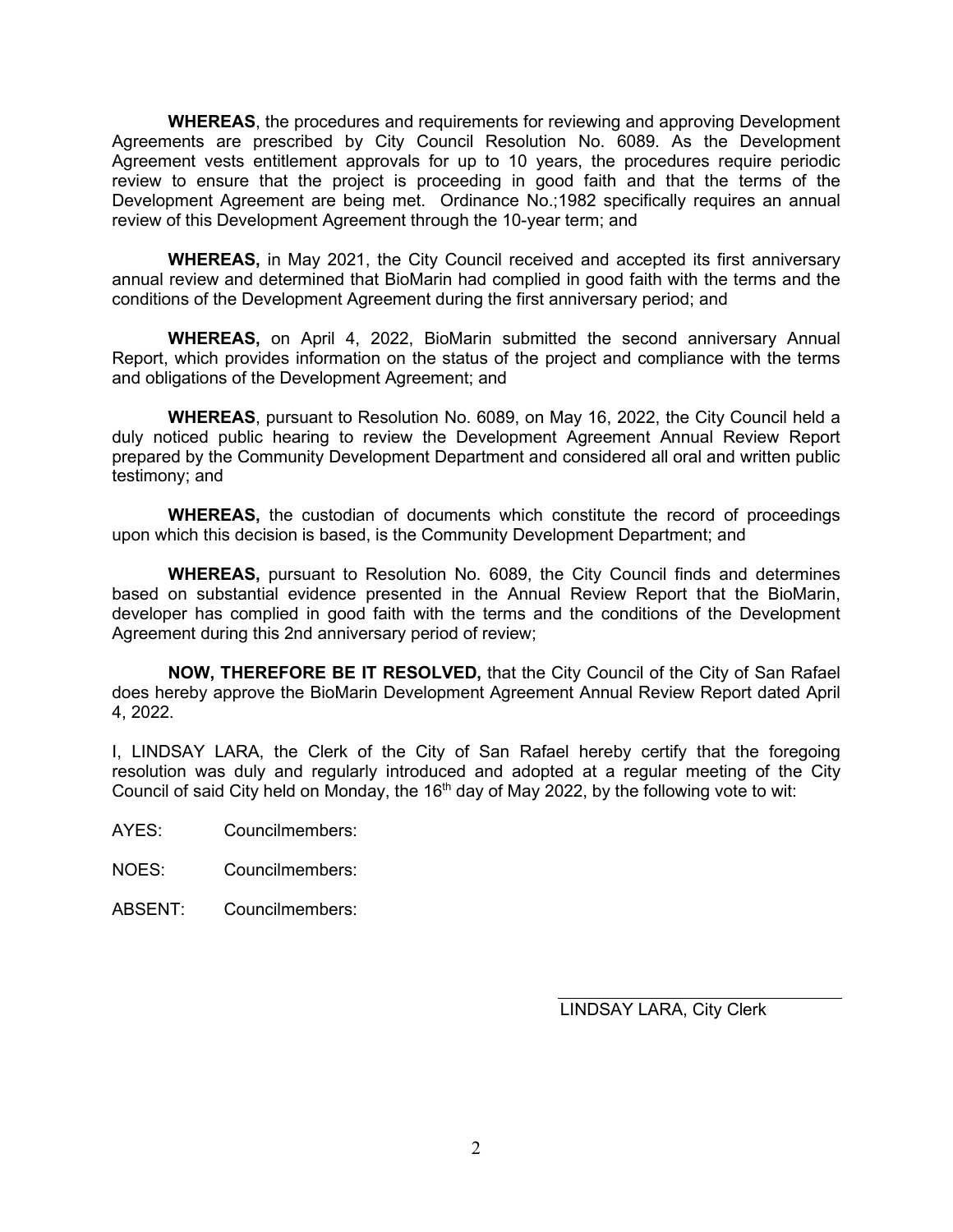

# **BioMarin Annual Report**

R&D Development Agreement obligations

April 4, 2022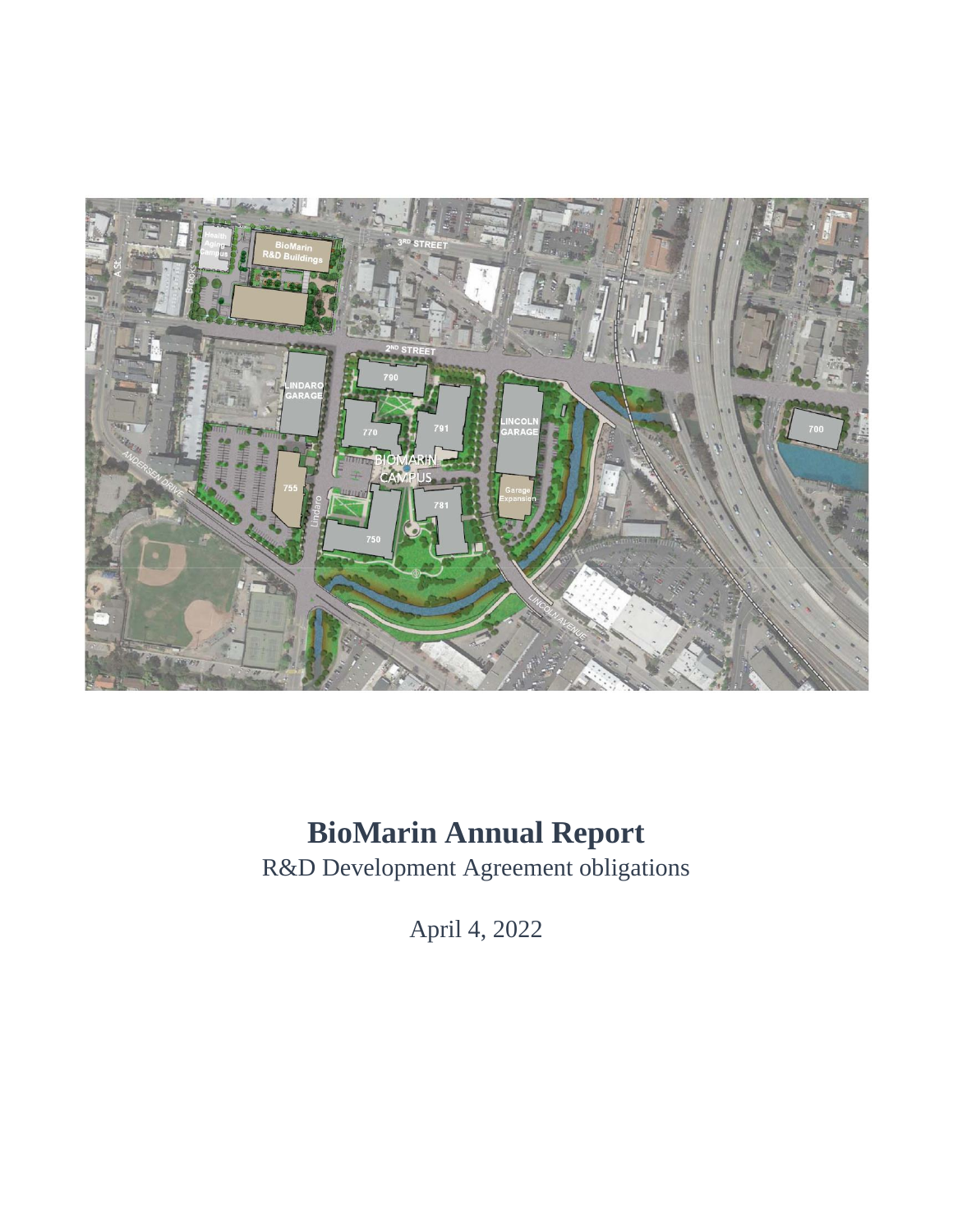# **BiOMARIN**

#### **BioMarin Annual Report**

Obligations Relating to the R&D Development Property April 4, 2022

As required by the Development Agreement ("DA"), BioMarin is pleased to submit this annual report to provide an update on the current status of the new projects and compliance with the DA's terms and obligations, due on the first anniversary of the Effective Date. While there are no updates on the start of construction of new R&D projects, the following addresses compliance with the obligations to date.

**Northwestern Portion Donation**. Developer shall donate the Northwestern Portion to Whistlestop as part of a land swap through which the delta in value of the swapped properties, as of a June 2018 appraisal, results in a One Million Two Hundred Thousand Dollars (\$1,200,000) donation. Developer shall donate the Northwestern Portion in its then current as-is condition, for development of a healthy aging campus and affordable senior housing.

*BioMarin and Vivalon (previously Whistlestop) negotiated and executed a Charitable Contribution and Exchange Agreement on September 14,2020 to effectuate BioMarin's donation of the northwest portion of the property for the benefit of development of a healthy aging campus and affordable senior housing. Parcel separation and transfer to Vivalon was completed on January 21, 2022. Based on the final appraisals of the two properties exchanged and the delta in value reflected in those appraisals, BioMarin's donation to Vivalon is One Million Three Hundred and Thirty Thousand Dollars (\$1,330,000).*

**Remediation**. For the benefit of development of a healthy aging campus and affordable senior housing, Developer shall complete the second phase of the soil remediation for the 999 3rd Street Property by performing an investigation and cleanup under the DTSC's Voluntary Cleanup Program. Developer shall complete such second phase of remediation prior to commencement of construction and development activities for the R&D Development Property, resulting in out-of-pocket costs for Developer of over Two Million Dollars (\$2,000,000) and total remediation costs of over Sixteen Million Dollars (\$16,000,000).

# *BioMarin completed the remediation of the west portion of the property and received DTSC's final site certification for the entire property on March 24, 2021.*

**Retail Space:** Developer agrees that a portion of the R&D Development Property consisting of approximately 3,500 square feet of retail space (the actual layout and location of such space to be determined by Developer) (the "Retail Space") shall be open to the public during Developer's business hours (from 9 a.m. to 5:00 p.m.). This obligation shall commence upon the issuance of the certificate of occupancy for the Retail Space and when the Retail Space is open for business and continue until such time as the Retail Space is vacant because a tenant cannot be found despite commercially reasonable efforts to market the space at a commercially reasonable rent for three years.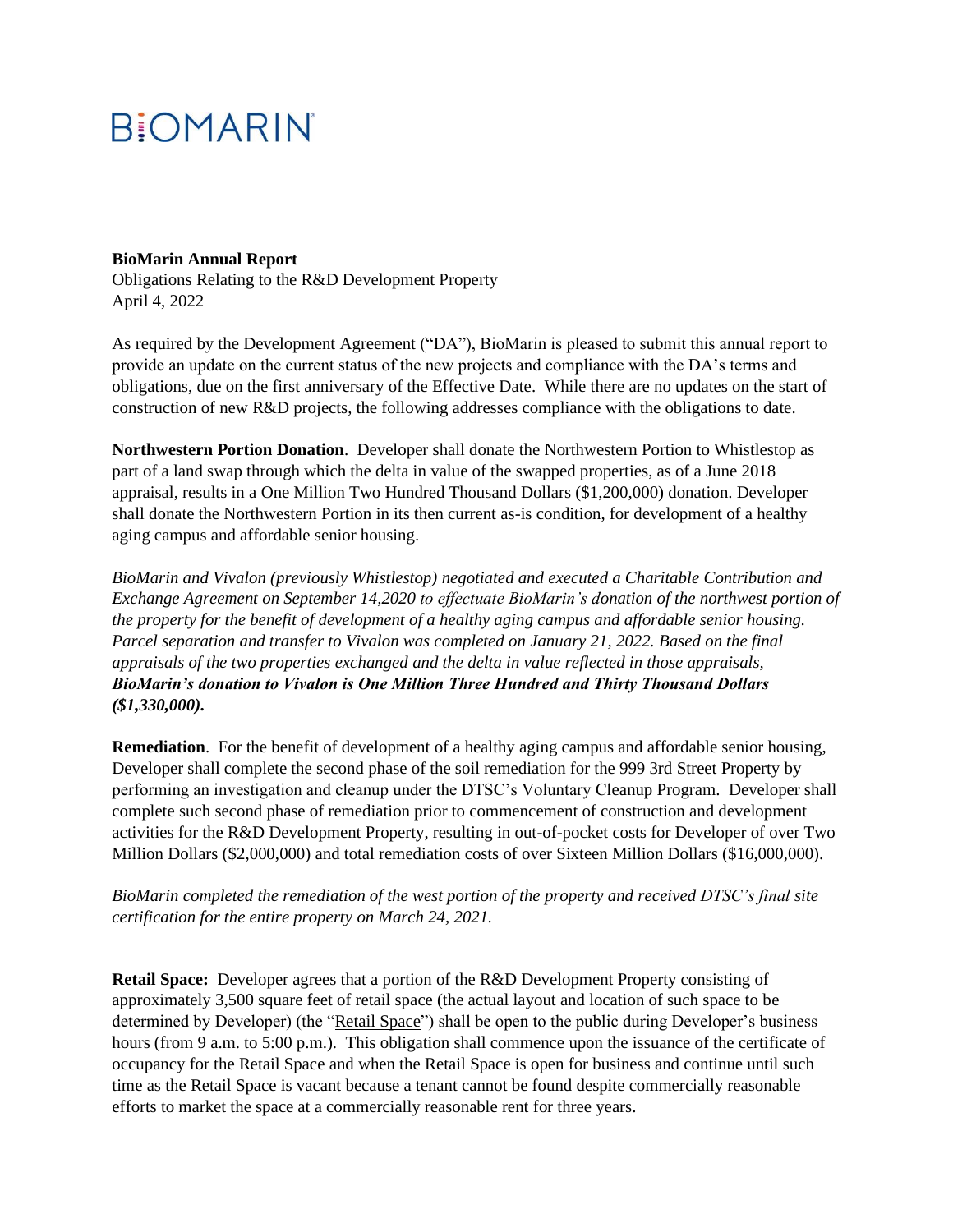# **BIOMARIN**

*This obligation will commence upon the issuance of the certificate of occupancy for retail space.*

**Public Plaza:** Developer agrees to provide an approximately 6,000 square feet of landscaped plaza "Front Porch" located at the corner of 3<sup>rd</sup> Street and Lindaro Street (the actual layout of such plaza to be determined by Developer) that will be open to the public from dawn to dusk. This obligation shall commence upon the issuance of the certificate of occupancy for such plaza.

#### *This obligation will commence upon the issuance of the certificate of occupancy for retail space.*

**Striping for Bike Lane**: Developer shall add striping for Class II Bike lane on Lindaro Street from 3<sup>rd</sup> Street to Anderson Drive or up to one mile of an equivalent section of roadway in San Rafael that is determined by the City to meet the City's Bicycle & Pedestrian Plan. This obligation shall be required at the time of the issuance of the first certificate of occupancy for either Building A or B, unless otherwise required by Section 4.11.1.

# *This obligation will commence upon issuance of the certificate of occupancy for either building A or B.*

**Contribution for Traffic Light Synchronization**: Developer shall contribute \$500,000 to the City towards the synchronization of traffic lights along the 2<sup>nd</sup> and 3<sup>rd</sup> Street corridors to improve traffic flow or for other traffic/circulation/parking improvement measures as reasonably determined by the City. This obligation may be payable in full at the first anniversary of the Effective Date, or \$125,000 each year for four (4) years (commencing on the first anniversary of the Effective Date and continuing for the next three (3) anniversaries of the Effective Date), at the option of Developer, in Developer's sole discretion. In exchange for this \$500,000 contribution and in light of significant concerns about pedestrian safety and the fact that a parallel public path already exists, the City is eliminating a prior requirement that the Lindaro and Parking Expansion Project develop and maintain a trail along the backside of the Lincoln Avenue garage which is along southern edge of the campus abutting Mahon Creek.

*BioMarin submitted a check in the amount of \$125,000 to the City of San Rafael in March 2022 as contribution towards the synchronization of traffic lights along the 2nd and 3rd Street corridors to improve traffic flow or for other traffic/circulation/parking improvement measures as reasonably determined by the City. This is the second of 4 annual payments for a total of \$500,000.*

**Contribution for Shuttle Service:** Developer shall contribute \$400,000 to the City for purposes of implementing a first mile/last mile shuttle service or for other traffic/circulation/parking improvement measures as reasonably determined by the City. This obligation shall be payable in increments of \$100,000 each year for four (4) years (commencing on the first anniversary of the Effective Date and continuing for the next three (3) anniversaries of the Effective Date).

*BioMarin submitted a check in the amount of \$100,000 to the City of San Rafael in March 2021. This contribution is to support the City of San Rafael implementing a first mile/last mile shuttle service or for other traffic/circulation/parking improvement measures as reasonably determined by the City. This is the second of 4 annual payments for a total of \$400,000.*